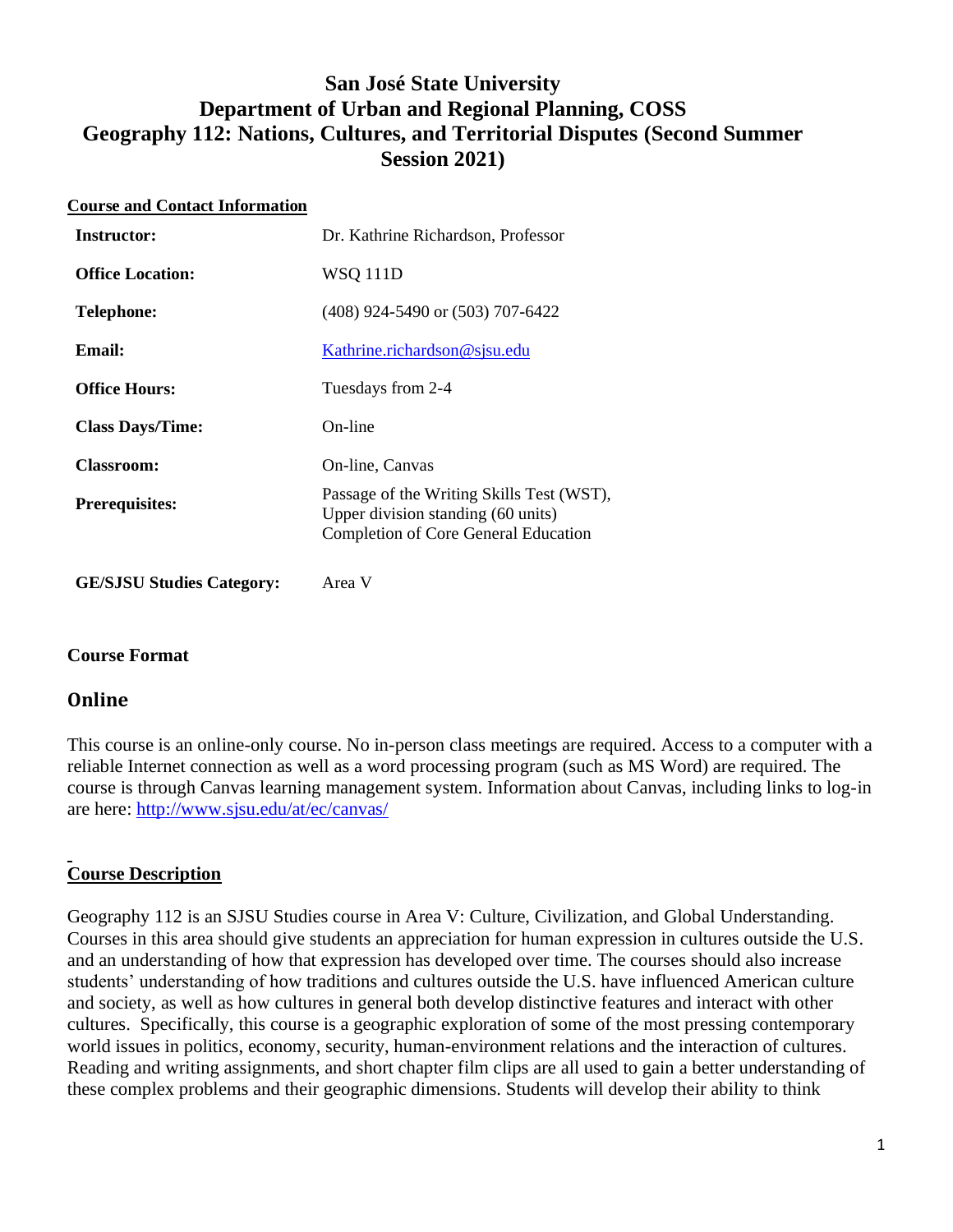critically, independently, relationally, and contextually, and to communicate their views effectively, particularly in writing.

### **Learning Outcomes - Upon successful completion of this course, students will be able to:**

**LO1** Compare systematically the ideas, values, images, cultural artifacts, economic structures, technological developments, and/or attitudes of people from more than one culture outside the U.S. (First, second, third, and fourth Journal responses, and chapter quizzes)

**LO2** Identify the historic context of ideas and cultural traditions outside the U.S., and how they have influenced American culture. (First, second, third, and fourth Journal responses, and chapter quizzes)

**LO3** Explain how a culture outside the U.S. has changed in response to internal and external pressure. (First, second, third, and fourth Journal responses, and chapter quizzes).

# **Required Text:**

**Payne, R. (2017)** *Global Issues: Politics, Economics, and Culture***. 5th Edition. Pearson.** 

## **ISBN: 9780134625454**

**Must purchase Revel Access via Pearson (our book publisher) via our class Canvas website.**

#### **Prerequisites and Requirements**

- Passage of the Writing Skills Test (WST)
- Upper Division Standing (60 units)
- Completion of Core General Education
- You are responsible for understanding the politics and procedures about add/drops, academic renewal, withdrawal, etc. found at:

http://www.sjsu.edu/studentconduct/docs/Student%20Conduct%20Code%202013.pdf

**Writing:** The minimum writing requirement for this course is 3000 words in a language and style appropriate to the discipline. Writing will be assessed for clarity, accuracy and conciseness as well as content. The writing requirement will be met through each Chapter's Journal responses and the Course Reflection's Essay. (See below for more details.)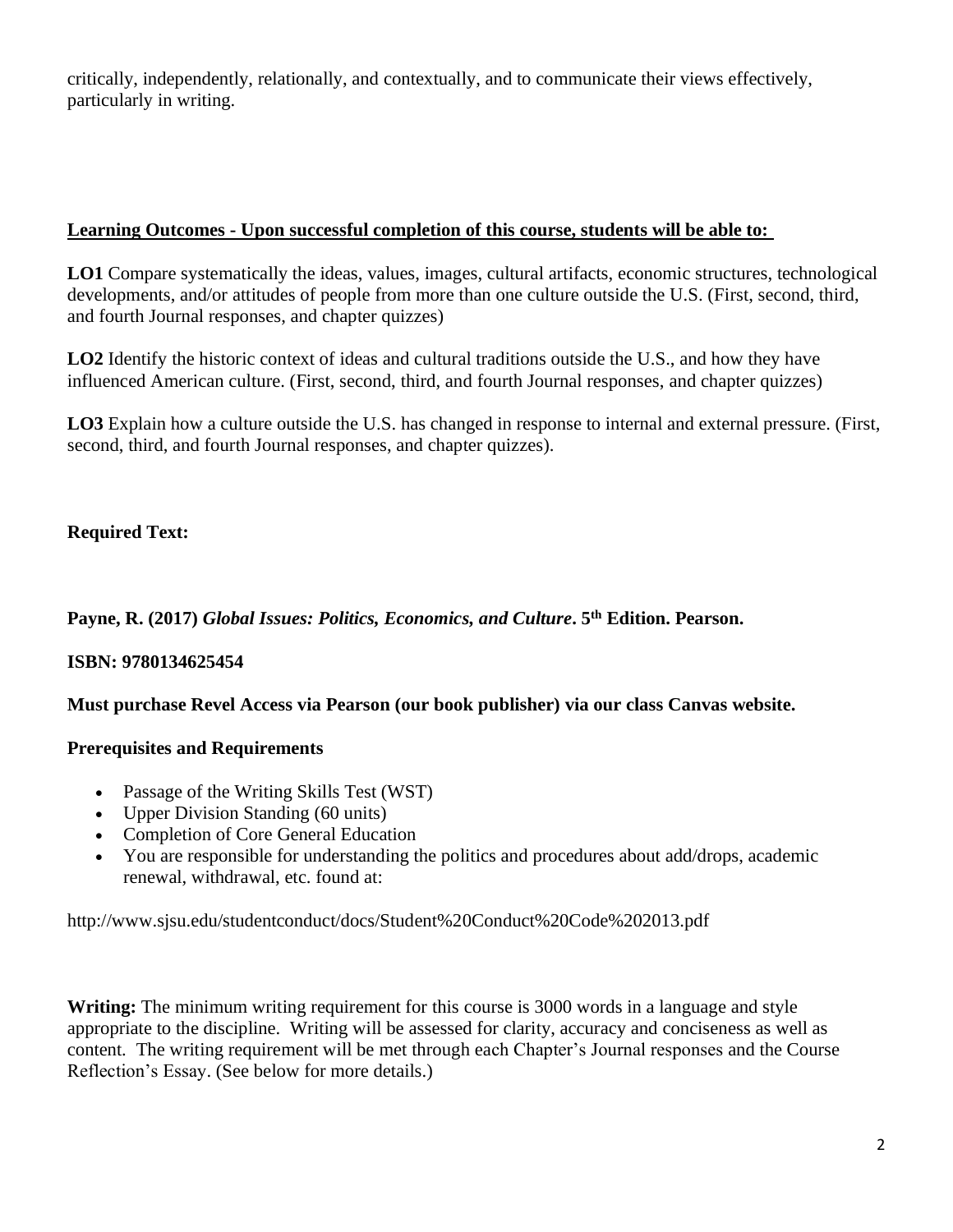#### **Course Requirements:**

**Chapter Quizzes [60%]:** At the end of every Chapter, there is a 15 question multiple choice quiz. The quizzes are open Etext, so feel free to consult the text for your answers. You will have three chances for every answer with your second answer being worth only .75 points and your possibly third answer being work only .5 points. Thus, please remember that for every time that you try to answer the question after your first attempt, you will not receive full points.

**Chapter "Journal" Responses [30%]:** For every chapter that we cover, there are "Journal" responses sprinkled throughout the text (anywhere between 5-12 per chapter). Thus, you will be required to respond to **EACH** of these responses with **at least** three to four well written sentences, which demonstrate that you have read the material and thought deeply about it. You will receive a total of one points per response if you respond intelligently to each of these "Journal" prompts. (Make sure you read your response out loud to yourself and spellcheck it before submitting it.:)

**Course Reflections Paper [10%]:** There is a final paper required for this course – a short essay (about 2-3 pages) based on your learning and understanding of a select current world issue as a result of this class (and other relevant outside experiences). Per our Canvas Course site, you will have a choice of writing on ONE of the two designated topic areas, which include the following: 1. Human Rights in a Global Context; or, 2. The Struggle for Global Supremacy. The final paper/exam is worth 10 points or 10% of your final grade. More details on this assignment are available via our Canvas course site. Please note: Ignore the 20-point allocation on our course web site for this assignment. I mark your paper, and I will override the course online points when we get to that point in the term.

**Assignments Points (% of Total)** Quizzes (4) 15 points each (60% total) Course Reflections Paper 10 points (10%)

Chapter "Journal" Responses (4) 1 point each for 30 points total (30%)

Total 100 (100%)

#### **Final Examination or Evaluation**

**The final exam (Chapter 4 Quiz) will be available online on August 5 and based on course materials from Chapter 4 of the required online text.**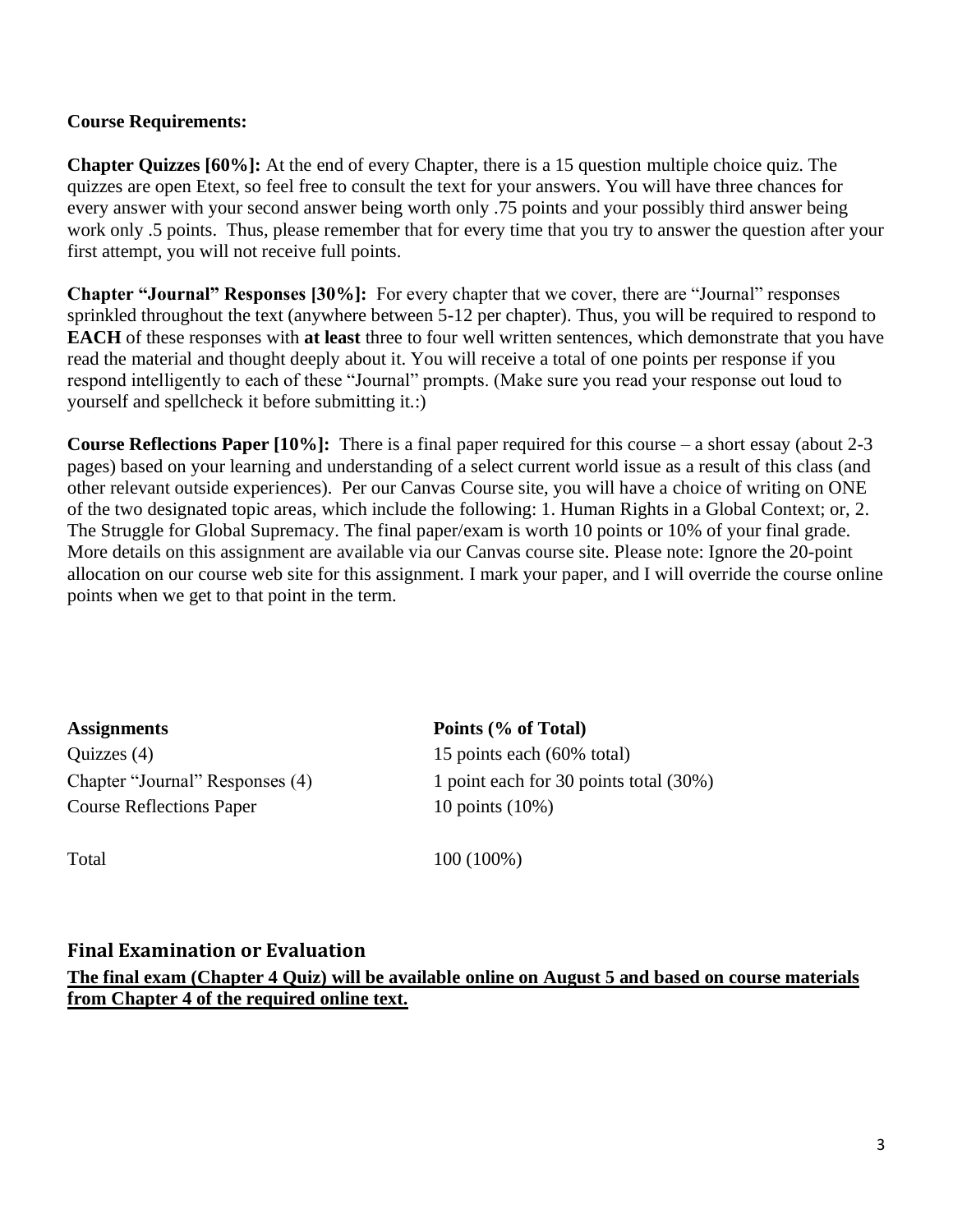## *Grade Scale*

| <b>Percent</b> | <b>Letter Grade</b> | <b>Percent</b> | <b>Letter Grade</b> |
|----------------|---------------------|----------------|---------------------|
| 95-100         | A                   | 77-79          | $C+$                |
| 90-94          | $A-$                | 74-76          | C                   |
| 87-89          | $B+$                | 70-73          | $C_{\tau}$          |
| 84-86          | <sub>B</sub>        | $60 - 69$      | D                   |
| 80-83          | $B-$                | < 60           | $\mathbf F$         |

Consent for Recording of Class and Public Sharing of Instructor Material: Common courtesy and professional behavior dictate that you notify someone when you are recording him/her. You must obtain the instructor's permission (namely me) to make audio or video recordings in this class. Such permission allows the recordings to be used for your private, study purposes only. The recordings are the intellectual property of the instructor; you have not been given any rights to reproduce or distribute the material.

**Grading Policies:** A strong performance in all areas of assessment is necessary to achieve the highest grade in this course. **Please remember that this course must be passed with a C or better as a CSU graduation requirement.**

Please remember that success in this course is based on the expectation that students will spend, for each unit of credit, a minimum of 45 hours over the length of the course (normally three hours per unit per week) for instruction, preparation/studying, or course related activities, including but not limited to internships, labs, and clinical practica.

Other course structures will have equivalent workload expectations as described in the syllabus.

For more information see: [University Syllabus Policy S16-9](http://www.sjsu.edu/senate/docs/S16-9.pdf) at http://www.sjsu.edu/senate/docs/S16-9.pdf.

Office of Graduate and Undergraduate Programs' [Syllabus Information](http://www.sjsu.edu/gup/syllabusinfo/) web page at http://www.sjsu.edu/gup/syllabusinfo/

#### **University Policies (Required)**

Per University Policy S16-9, university-wide policy information relevant to all courses, such as academic integrity, accommodations, etc. will be available on Office of Graduate and Undergraduate Programs' [Syllabus Information web page](http://www.sjsu.edu/gup/syllabusinfo/) at http://www.sjsu.edu/gup/syllabusinfo.